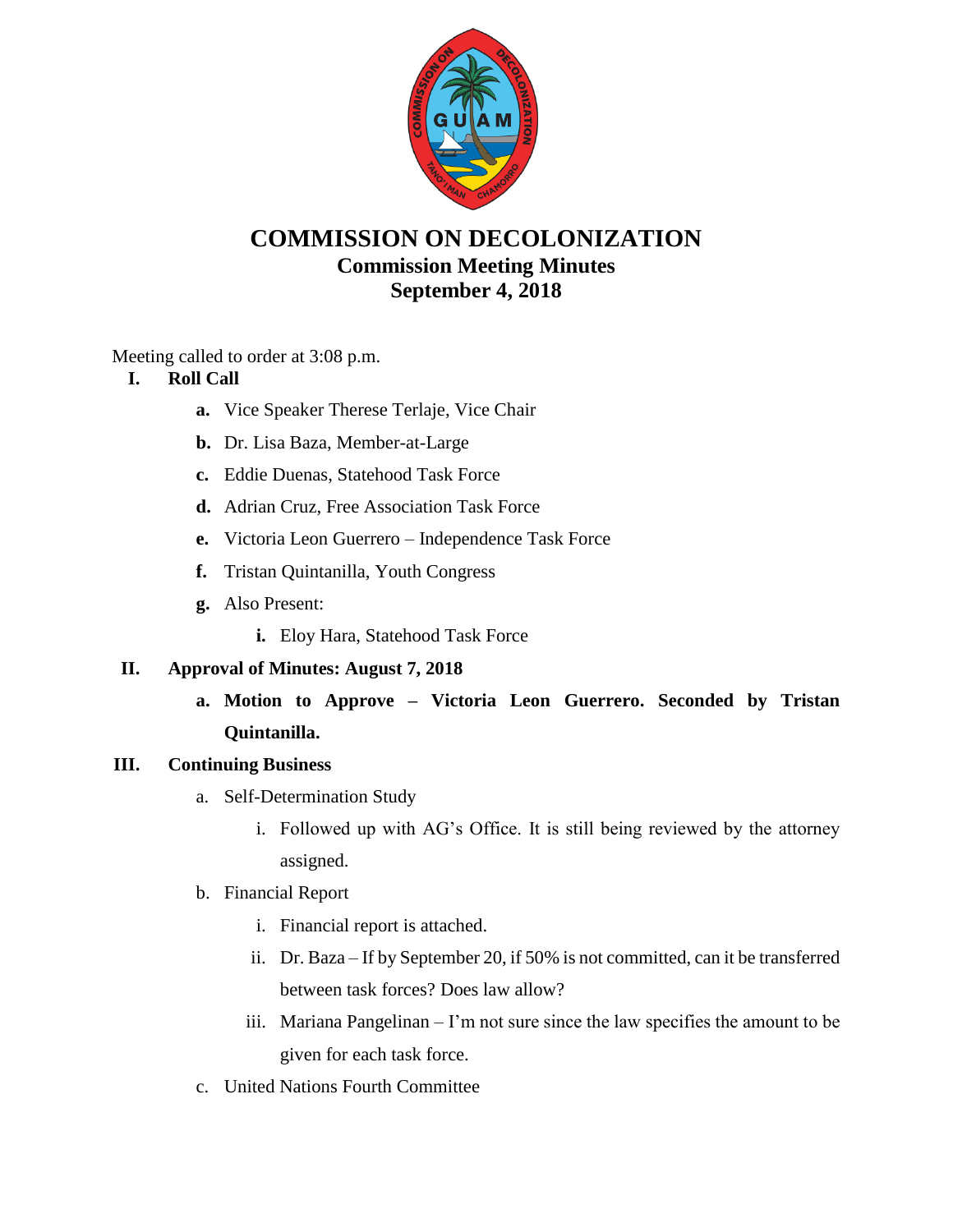

- i. Vice Chair We should have a special meeting to talk about that trip one week from today and discuss what will be said.
- ii. Victoria Leon Guerrero we should do that. We should follow up on items added to the resolution and the visiting mission and other corresponding items.
- d. UOG Marketing Plan
	- i. We are waiting on word about possible DOI Grant Extension.
- e. Task Force Updates *to be given by chairpersons of each task force*
	- *i. Free Association – Adrian Cruz*

We are hoping to launch an online campaign with podcasts. We are waiting on the procurement of equipment.

*ii. Independence – Victoria-Lola Leon Guerrero*

We had a general assembly. We talked about whether size matters regarding the successs of independent nations. We had a reportback from members who attended UN Meetings. We will be sending some members to the Fourth Committee. We also continue to do livestreaming and podcasts.

*iii. Statehood – Eddie Duenas*

We are getting together members and trying to identify which moneys we are able to spend. We want to print 20,000 brochures and use money for sending in bulk mail through USPS to the voters.

#### **IV. New Business**

- a. FY 2019 Budget
	- i. Pages referencing COD in Public Law 34-116; Bill No. 323-34, are attached. COD will receive \$340,848, with \$60,000 to each task force. This is a \$45,215 deduction from FY18 initial budget of \$386,063.